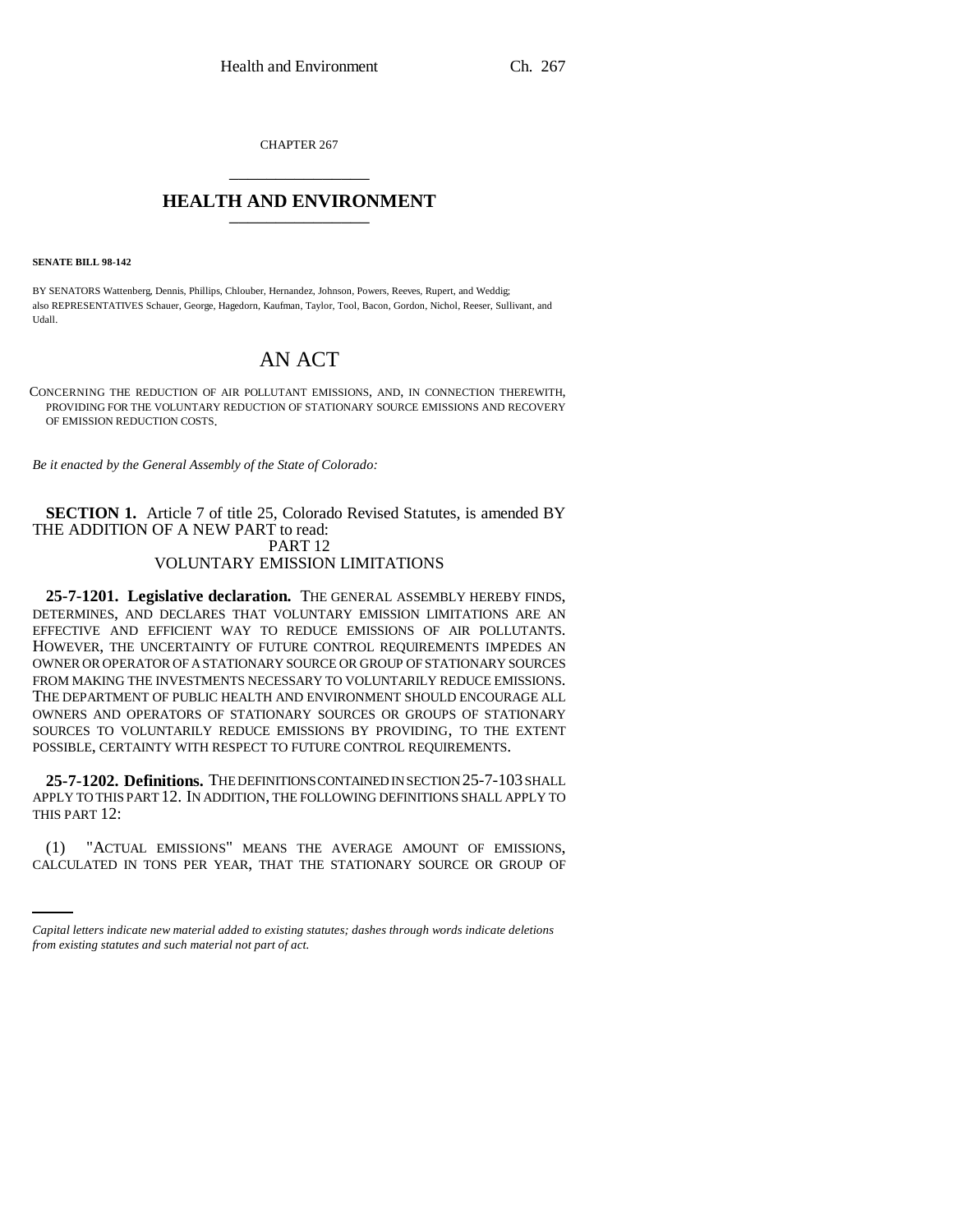#### Ch. 267 Health and Environment

STATIONARY SOURCES EMITTED DURING THE THREE-YEAR PERIOD IMMEDIATELY PRIOR TO THE DATE THE PROPOSED VOLUNTARY AGREEMENT WAS SUBMITTED TO THE DIVISION FOR REVIEW SO LONG AS THE THREE-YEAR TIME PERIOD IS REPRESENTATIVE OF NORMAL UNIT OPERATION. A DIFFERENT TIME PERIOD MAY BE USED TO CALCULATE ACTUAL EMISSIONS IF SUCH TIME PERIOD IS MORE REPRESENTATIVE OF NORMAL UNIT OPERATION THAN THE THREE-YEAR PERIOD IMMEDIATELY PRIOR TO THE DATE THE PROPOSED VOLUNTARY AGREEMENT WAS SUBMITTED TO THE DIVISION.

(2) "ACTUAL EMISSION RATE" MEANS THE AVERAGE RATE OF EMISSIONS, CALCULATED IN POUNDS PER MILLION BTU OR A COMPARABLE MEASURE OF THE MASS OF EMISSIONS PER UNIT OF PRODUCTION, THAT THE STATIONARY SOURCE OR GROUP OF STATIONARY SOURCES EMITTED DURING THE THREE-YEAR PERIOD IMMEDIATELY PRIOR TO THE DATE THE PROPOSED VOLUNTARY AGREEMENT WAS SUBMITTED TO THE DIVISION FOR REVIEW SO LONG AS THE THREE-YEAR TIME PERIOD IS REPRESENTATIVE OF NORMAL UNIT OPERATION. A DIFFERENT TIME PERIOD MAY BE USED TO CALCULATE THE ACTUAL EMISSION RATE IF SUCH TIME PERIOD IS MORE REPRESENTATIVE OF NORMAL UNIT OPERATION THAN THE THREE-YEAR PERIOD IMMEDIATELY PRIOR TO THE DATE THE PROPOSED VOLUNTARY AGREEMENT WAS SUBMITTED TO THE DIVISION.

**25-7-1203. Voluntary agreements.** (1) THE OWNER OR OPERATOR OF ANY STATIONARY SOURCE OR GROUP OF STATIONARY SOURCES MAY OBTAIN REGULATORY ASSURANCE, AS DESCRIBED IN SECTION 25-7-1204, BY ENTERING INTO A VOLUNTARY AGREEMENT PURSUANT TO THIS PART 12. THE PARTIES TO THE PROPOSED VOLUNTARY AGREEMENT SHALL NEGOTIATE IN GOOD FAITH TO REACH A VOLUNTARY AGREEMENT AS EXPEDITIOUSLY AS POSSIBLE. THE OWNER OR OPERATOR SHALL PROVIDE THE DIVISION WITH ANY INFORMATION NECESSARY TO EVALUATE THE TERMS AND CONDITIONS OF THE PROPOSED VOLUNTARY AGREEMENT. THE PARTIES TO THE PROPOSED VOLUNTARY AGREEMENT SHALL STRUCTURE THE EMISSION LIMITATIONS OR EMISSION REDUCTIONS CONTAINED IN A VOLUNTARY AGREEMENT SO AS TO MINIMIZE COSTS AND MAXIMIZE THE OPERATIONAL FLEXIBILITY AVAILABLE TO THE OWNER OR OPERATOR OF THE STATIONARY SOURCE OR GROUP OF STATIONARY SOURCES BY USING, AMONG OTHER THINGS, NUMERIC EMISSION LIMITS, ANNUAL EMISSION LIMITS, OR EMISSIONS AVERAGING ACROSS SEVERAL EMISSION POINTS OR SOURCES, AS APPROPRIATE.

(2) THE DIVISION SHALL EVALUATE THE EMISSION LIMITATIONS CONTAINED IN A PROPOSED VOLUNTARY AGREEMENT TO DETERMINE WHETHER THEY WILL RESULT IN REDUCTIONS IN ACTUAL EMISSIONS OR ACTUAL EMISSION RATES, WILL RESULT IN EMISSION REDUCTIONS EARLIER THAN WOULD BE REQUIRED BY EXISTING LAWS OR REGULATIONS, WILL RESULT IN EMISSION REDUCTIONS SIGNIFICANTLY GREATER THAN REQUIRED BY EXISTING LAWS OR REGULATIONS, AND WILL PROTECT HUMAN HEALTH OR THE ENVIRONMENT. THE DIVISION SHALL ALSO EVALUATE THE ASSURANCE PERIOD PROPOSED IN THE VOLUNTARY AGREEMENT BASED ON THE FOLLOWING FACTORS:

(a) THE ENVIRONMENTAL BENEFITS OF THE EMISSION LIMITATIONS AND THEIR SIGNIFICANCE;

(b) THE TIME NECESSARY TO ACHIEVE THE EMISSION LIMITATIONS;

(c) THE CAPITAL, OPERATING, AND OTHER COSTS ASSOCIATED WITH ACHIEVING THE EMISSION LIMITATIONS; AND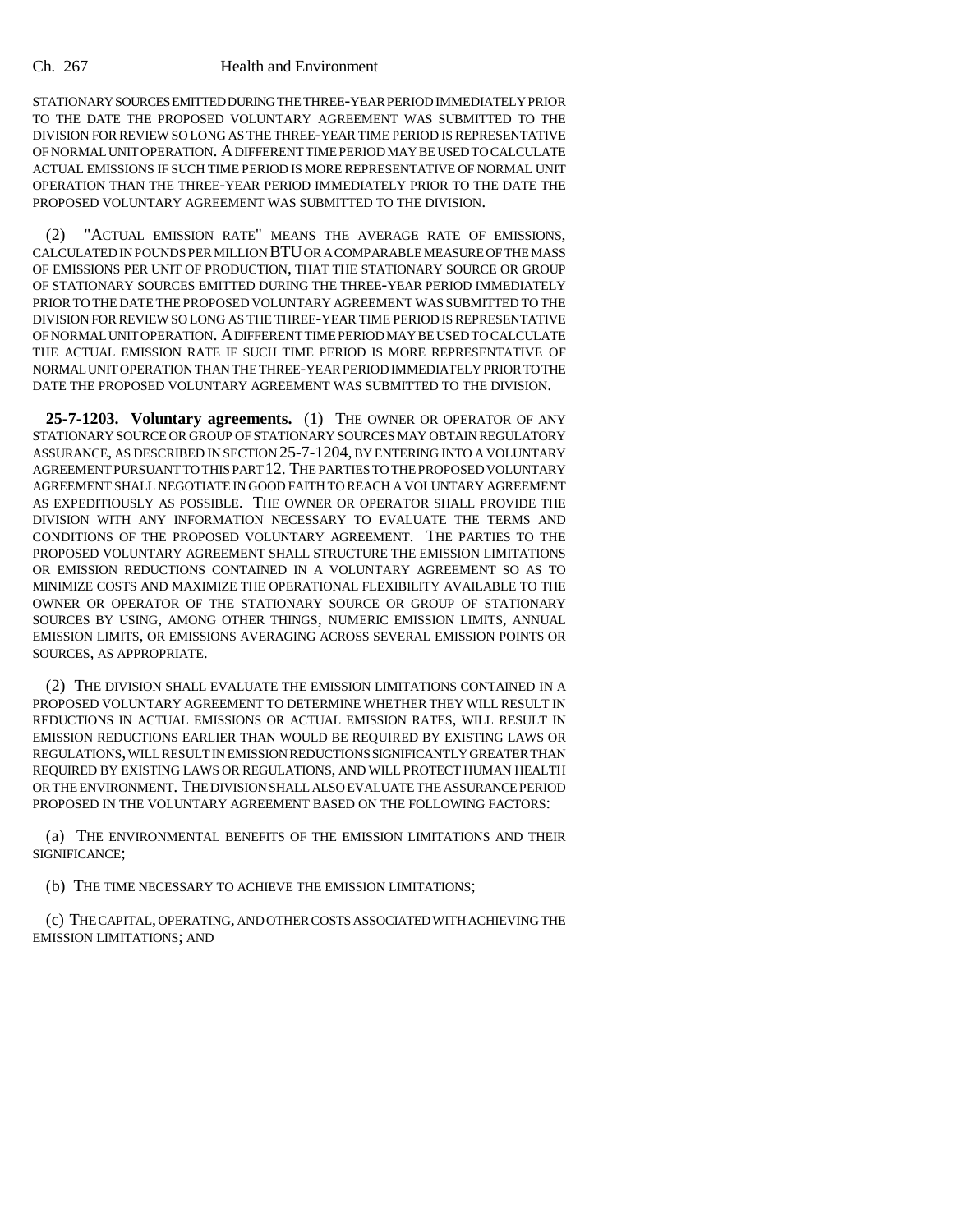(d) THE ENERGY IMPACTS AND ENVIRONMENTAL IMPACTS NOT RELATED TO AIR QUALITY OF ACHIEVING THE EMISSION LIMITATIONS.

(3) AFTER CONDUCTING THE EVALUATION REQUIRED IN SUBSECTION (2) OF THIS SECTION, THE DIVISION MAY REJECT ANY PROPOSED VOLUNTARY AGREEMENT THAT DOES NOT MEET THE REQUIREMENTS OF THIS SECTION. IF THE DIVISION REJECTS THE PROPOSED VOLUNTARY AGREEMENT, THE OWNER OR OPERATOR OF THE STATIONARY SOURCE OR GROUP OF STATIONARY SOURCES MAY PETITION THE COMMISSION FOR REVIEW OF THE PROPOSED VOLUNTARY AGREEMENT AND THE DIVISION'S REJECTION THEREOF IN ACCORDANCE WITH THE RULES PROMULGATED BY THE COMMISSION.

(4) IF THE DIVISION FINDS THAT THE EMISSION LIMITATIONS AND THE ASSURANCE PERIOD PROPOSED IN A VOLUNTARY AGREEMENT MEET THE REQUIREMENTS OF THIS SECTION, THE DIVISION SHALL SUBMIT THE PROPOSED VOLUNTARY AGREEMENT TO THE COMMISSION FOR APPROVAL. THE COMMISSION SHALL PROVIDE THE PUBLIC WITH NOTICE AND AN OPPORTUNITY TO COMMENT ON THE PROPOSED VOLUNTARY AGREEMENT. THE COMMISSION SHALL ACT UPON THE VOLUNTARY AGREEMENT AS EXPEDITIOUSLY AS POSSIBLE. THE COMMISSION SHALL APPROVE THE VOLUNTARY AGREEMENT UNLESS IT FINDS BY SUBSTANTIAL EVIDENCE THAT THE PROPOSED VOLUNTARY AGREEMENT IS INCONSISTENT WITH THE REQUIREMENTS OF THIS PART 12. IN NO EVENT SHALL THE COMMISSION ADOPT EMISSION LIMITATIONS OR AN ASSURANCE PERIOD DIFFERENT THAN PROPOSED IN THE VOLUNTARY AGREEMENT WITHOUT THE EXPRESS WRITTEN APPROVAL OF THE OWNER OR OPERATOR OF THE STATIONARY SOURCE OR GROUP OF STATIONARY SOURCES SUBJECT TO THE AGREEMENT.

(5) IF THE COMMISSION APPROVES THE PROPOSED VOLUNTARY AGREEMENT, THE EMISSION LIMITATIONS AND OTHER PROVISIONS CONTAINED IN THE VOLUNTARY AGREEMENT SHALL BE ENFORCEABLE UNDER THIS ARTICLE AGAINST THE STATIONARY SOURCE OR GROUP OF STATIONARY SOURCES IN ACCORDANCE WITH THE TERMS AND CONDITIONS CONTAINED IN THE VOLUNTARY AGREEMENT. SUCH ENFORCEMENT MAY INCLUDE ANY APPROPRIATE MECHANISM, INCLUDING RULE, PERMIT CONDITION, OR CONSENT ORDER.

(6) NO VOLUNTARY AGREEMENT OR THE UNDERLYING EMISSION LIMITATIONS UNDER SUBSECTION (1) OF THIS SECTION SHALL BE MADE FEDERALLY ENFORCEABLE WITHOUT THE WRITTEN CONSENT OF THE OWNER OR OPERATOR OF THE STATIONARY SOURCE OR GROUP OF STATIONARY SOURCES.

(7) EXCEPT AS PROVIDED IN THIS PART 12 OR OTHER APPLICABLE LAW, NO VOLUNTARY AGREEMENT ENTERED INTO UNDER THIS PART 12 SHALL ALTER ANY EXISTING FEDERAL OR STATE REQUIREMENT OTHERWISE APPLICABLE TO THE STATIONARY SOURCE OR GROUP OF STATIONARY SOURCES SUBJECT TO SUCH AGREEMENT.

(8) THE COMMISSION MAY ADOPT ANY RULES, PROCEDURES, OR COMBINATION THEREOF NECESSARY TO IMPLEMENT THIS PART 12. NOTWITHSTANDING THIS AUTHORITY, THE DIVISION MAY NEGOTIATE AND EVALUATE PROPOSED VOLUNTARY AGREEMENTS, AND THE COMMISSION MAY APPROVE PROPOSED VOLUNTARY AGREEMENTS AND REVIEW THE DIVISION'S REJECTION OF A PROPOSED VOLUNTARY AGREEMENT AS OF JULY 1, 1998.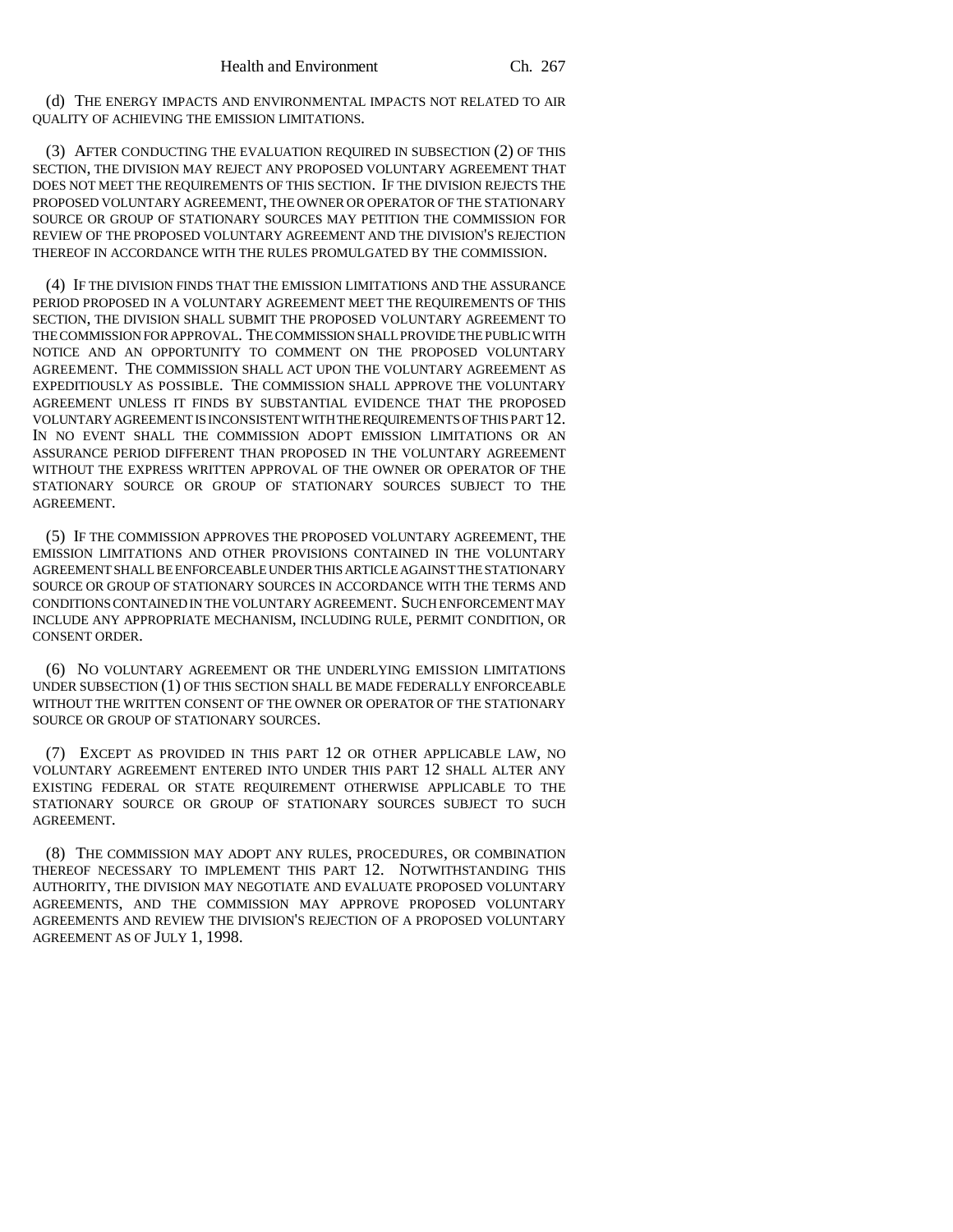**25-7-1204. Regulatory assurances.** (1) EXCEPT AS PROVIDED IN THIS SECTION AND IN SECTION 25-7-1205, THE OWNER OR OPERATOR OF A STATIONARY SOURCE OR GROUP OF STATIONARY SOURCES WHO ENTERS INTO A VOLUNTARY AGREEMENT PURSUANT TO SECTION 25-7-1203 SHALL BE GRANTED THE REGULATORY ASSURANCES PROVIDED IN THIS SECTION. FOR THE ASSURANCE PERIOD SET FORTH IN THE VOLUNTARY AGREEMENT, NOT TO EXCEED FIFTEEN YEARS, A STATIONARY SOURCE OR GROUP OF STATIONARY SOURCES SUBJECT TO THE VOLUNTARY AGREEMENT SHALL NOT BE REQUIRED TO INSTALL ADDITIONAL POLLUTION CONTROL EQUIPMENT OR IMPLEMENT ADDITIONAL POLLUTION CONTROL STRATEGIES TO REDUCE EMISSIONS OF THE AIR POLLUTANT SUBJECT TO THE EMISSION LIMITATIONS CONTAINED IN THE VOLUNTARY AGREEMENT IN ORDER TO COMPLY WITH:

(a) STATE REGULATORY REQUIREMENTS THAT ARE BASED EXCLUSIVELY ON STATE AUTHORITY AND THAT, EITHER DIRECTLY OR INDIRECTLY, NECESSITATE REDUCTIONS IN THE AIR POLLUTANT SUBJECT TO THE VOLUNTARY AGREEMENT; OR

(b) FEDERAL REGULATORY REQUIREMENTS THAT:

(I) EITHER DIRECTLY OR INDIRECTLY NECESSITATE REDUCTIONS IN EMISSIONS OF THE AIR POLLUTANT SUBJECT TO THE VOLUNTARY AGREEMENT;

(II) ESTABLISH GENERALLY APPLICABLE GOALS FOR THE REDUCTIONS OF AMBIENT CONCENTRATIONS OF THE AIR POLLUTANT SUBJECT TO THE VOLUNTARY AGREEMENT OR ITS CHEMICAL PRODUCTS; AND

(III) DO NOT ESTABLISH REQUIREMENTS THAT APPLY SPECIFICALLY TO THE STATIONARY SOURCE OR GROUP OF STATIONARY SOURCES.

(2) NOTWITHSTANDING SUBSECTION (1) OF THIS SECTION, THE OWNER OR OPERATOR OF THE STATIONARY SOURCE OR GROUP OF STATIONARY SOURCES MAY BE REQUIRED TO COMPLY WITH FEDERAL REGULATORY REQUIREMENTS IF:

(a) THE OWNER OR OPERATOR HAS AGREED IN WRITING TO ABIDE BY THE REQUIREMENTS; OR

(b) THE COMMISSION PROMULGATES THE REQUIREMENTS IN REGULATIONS THAT FIRST REQUIRE ALL OTHER SOURCES, INCLUDING MOBILE SOURCES, OF THE AIR POLLUTANT WITHIN THE AFFECTED REGION WITHIN COLORADO TO IMPLEMENT ALL AVAILABLE COST-EFFECTIVE MEASURES TO REDUCE EMISSIONS OF THE AIR POLLUTANT. SUCH REGULATIONS, INCLUDING THE REQUIREMENTS CONTAINED THEREIN APPLICABLE TO THE STATIONARY SOURCE OR GROUP OF STATIONARY SOURCES SUBJECT TO THE VOLUNTARY AGREEMENT, SHALL NOT APPLY TO ANY STATIONARY SOURCE OR GROUP OF STATIONARY SOURCES UNLESS AND UNTIL THE GENERAL ASSEMBLY ACTS TO POSTPONE THE EXPIRATION OF THE REGULATIONS IN ACCORDANCE WITH SECTION 24-4-103, C.R.S.

**25-7-1205. Exceptions.** (1) THE REGULATORY ASSURANCES PROVIDED IN SECTION 25-7-1204 SHALL NOT APPLY TO THE FOLLOWING PERMIT REQUIREMENTS, EMISSION CONTROL REQUIREMENTS, OR EMISSION LIMITATIONS:

(a) ADDITIONAL REQUIREMENTS PROVIDED UNDER SECTION 111 OF THE FEDERAL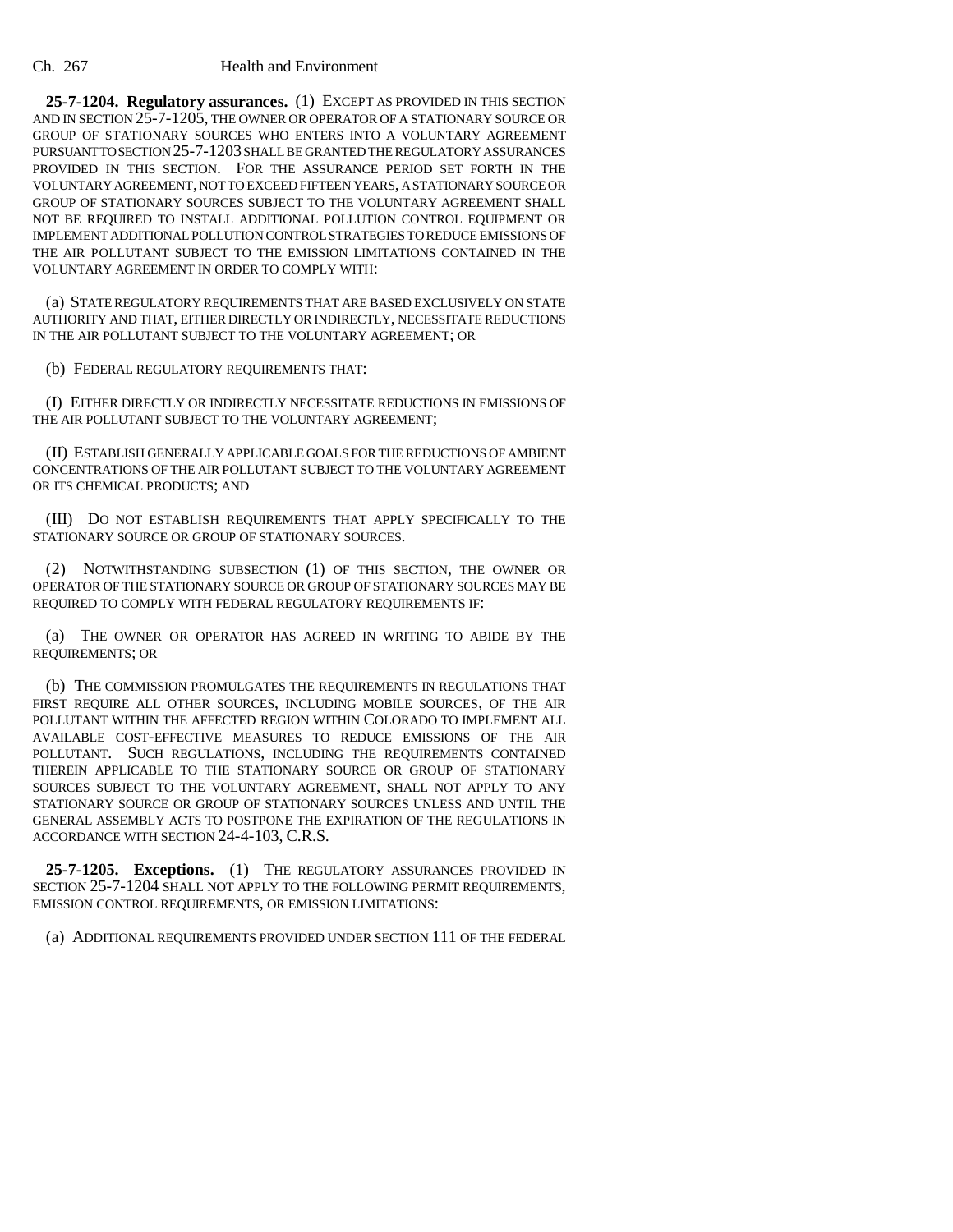ACT, AS DEFINED IN SECTION 25-7-103 (12), OR PARTS 2 AND 3 OF THIS ARTICLE BY ANY MODIFICATION OR RECONSTRUCTION OF A STATIONARY SOURCE AFTER THE DATE OF THE VOLUNTARY AGREEMENT;

(b) EMISSION LIMITATIONS ESTABLISHED FOR HAZARDOUS AIR POLLUTANTS IDENTIFIED IN SECTION 112 OF THE FEDERAL ACT;

(c) REQUIREMENTS ESTABLISHED TO IMPLEMENT TITLE VI AND SECTION 112 (r) OF THE FEDERAL ACT; AND

(d) REQUIREMENTS APPLICABLE TO MOBILE SOURCES.

**25-7-1206. Coal-fired power plants.** (1) (a) IF THE OWNER OR OPERATOR OF A COAL-FIRED POWER PLANT OR GROUP OF COAL-FIRED POWER PLANTS REDUCES THE UNCONTROLLED SULFUR DIOXIDE EMISSION RATE, MEASURED IN EITHER POUNDS PER MILLION BTU OR TONS PER YEAR, BY AN AVERAGE OF AT LEAST SEVENTY PERCENT AND THE ACTUAL EMISSION RATE OF SULFUR DIOXIDE BY AN AVERAGE OF AT LEAST FIFTY PERCENT FROM ONE OR MORE UNITS LOCATED WITHIN THE SAME AIRSHED, REGARDLESS OF WHETHER THE UNITS ARE LOCATED ON THE SAME PLANT SITE, AND SUCH REDUCTIONS ARE PURSUANT TO A VOLUNTARY AGREEMENT ENTERED INTO UNDER SECTION 25-7-1203, THE ASSURANCE PERIOD FOR SUCH UNITS SHALL BE A PERIOD ENDING FIFTEEN YEARS AFTER THE DATE ESTABLISHED FOR ACHIEVING THE VOLUNTARY EMISSION LIMITATIONS UNDER THE AGREEMENT.

(b) IF THE OWNER OR OPERATOR OF ANY COAL-FIRED POWER PLANT THAT INCLUDES ONE OR MORE UNITS, EACH OF WHICH ALREADY HAS EMISSION CONTROL TECHNOLOGIES IN PLACE TO REDUCE SULFUR DIOXIDE EMISSIONS BY AT LEAST SIXTY-FIVE PERCENT FROM UNCONTROLLED LEVELS, SIGNIFICANTLY REDUCES THE ACTUAL EMISSION RATE OF SULFUR DIOXIDE AND SUCH REDUCTION IS PURSUANT TO A VOLUNTARY AGREEMENT ENTERED INTO UNDER SECTION 25-7-1203, THE ASSURANCE PERIOD FOR SUCH UNITS SHALL BE NO MORE THAN FIFTEEN YEARS FROM THE DATE THE EMISSIONS REDUCTIONS ARE ACHIEVED. SUCH A COAL-FIRED POWER PLANT THAT IS THE SUBJECT OF A CERTIFICATION OF VISIBILITY IMPAIRMENT IN A FEDERALLY DESIGNATED CLASS 1 AREA AS OF JULY 1, 1998, MAY NOT ENTER INTO A VOLUNTARY AGREEMENT ADDRESSING THE POLLUTANTS SUBJECT TO THE CERTIFICATION OF VISIBILITY OF IMPAIRMENT UNDER SECTION 25-7-1203 UNLESS:

(I) THE OWNER OR OPERATOR OF THE PLANT HAS NEGOTIATED A SETTLEMENT WITH THE DIVISION THAT RESOLVES ALL MATTERS RELATED TO SUCH CERTIFICATION OF VISIBILITY IMPAIRMENT; AND

(II) THE VOLUNTARY AGREEMENT IS FULLY CONSISTENT WITH THE TERMS AND CONDITIONS OF THE NEGOTIATED SETTLEMENT.

(c) A COAL-FIRED POWER PLANT OR GROUP OF PLANTS MAY ACHIEVE THE EMISSION REDUCTIONS REQUIRED BY THIS SECTION THROUGH A VOLUNTARY AGREEMENT THAT ALLOWS THE PLANT OR GROUP OF PLANTS TO CONTROL EMISSIONS BY METHODS OTHER THAN THE INSTALLATION AND OPERATION OF POLLUTION CONTROL EQUIPMENT. SUCH METHODS MAY INCLUDE BUT ARE NOT LIMITED TO BURNING LOW-SULFUR COAL, REDUCING THE OPERATION OF UNITS, RETIRING UNITS, AND CHANGING FUELS. IF SUCH METHODS ARE INCLUDED IN A VOLUNTARY AGREEMENT,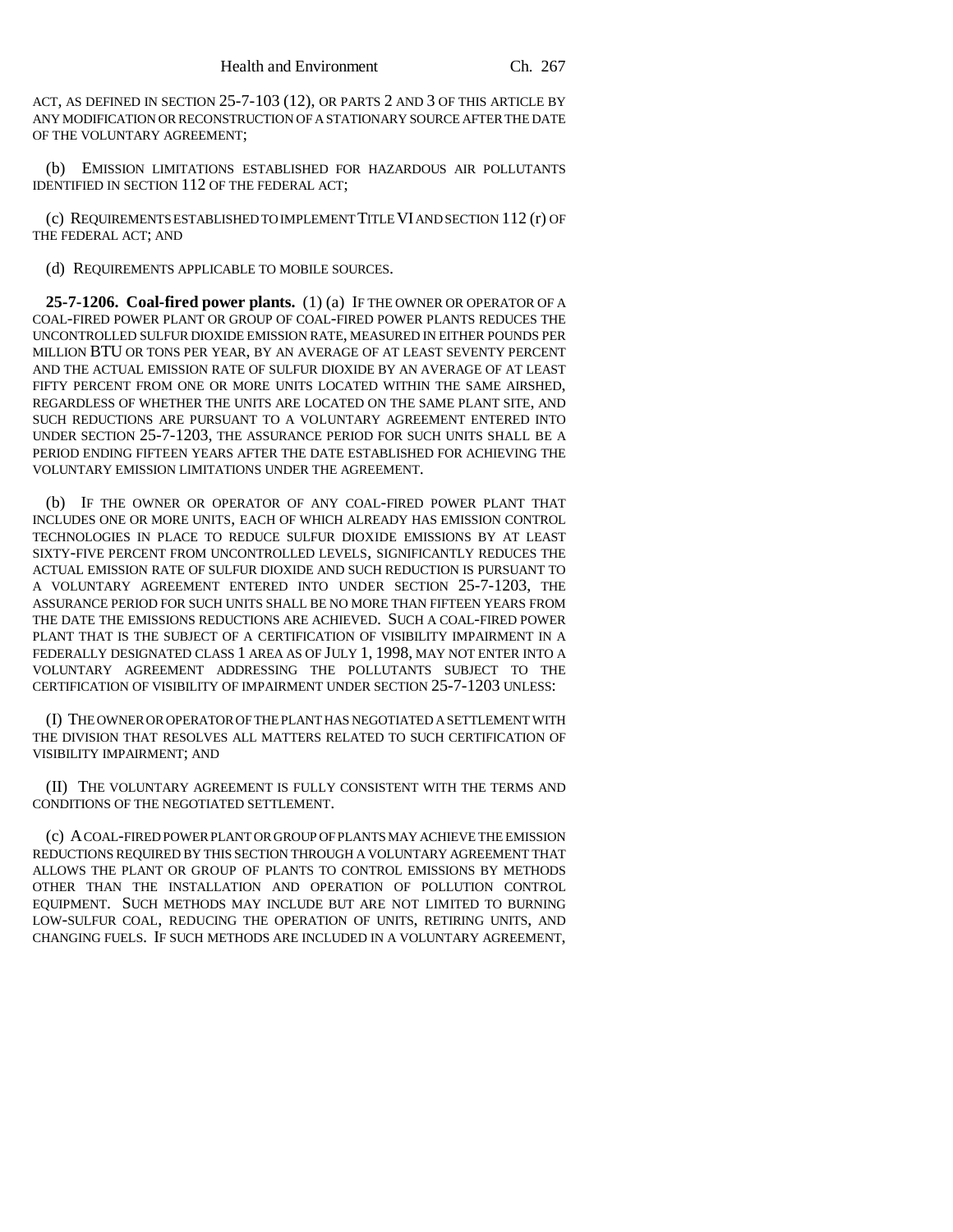#### Ch. 267 Health and Environment

THE AGREEMENT SHALL INCLUDE THE PROCEDURE BY WHICH THE DIVISION SHALL CALCULATE THE EMISSION REDUCTIONS TO BE OBTAINED BY SUCH METHODS.

(2) IT IS THE INTENT OF THE GENERAL ASSEMBLY THAT THE COMMISSION SHOULD CONSIDER ANY COAL-FIRED POWER PLANT OR POWER PLANTS LOCATED WITHIN THE SAME AIRSHED THAT ARE ACHIEVING THE EMISSION LIMITATIONS DESCRIBED IN THIS SECTION UNDER A VOLUNTARY AGREEMENT TO BE IN COMPLIANCE WITH ANY EMISSION LIMITATION THAT IS BASED ON A TECHNOLOGY REQUIREMENT IN THE FEDERAL ACT. SUCH CONSIDERATION SHOULD CONTINUE FOR A PERIOD OF FIFTEEN YEARS AFTER THE DATE ESTABLISHED IN THE VOLUNTARY AGREEMENT FOR ACHIEVING THE EMISSION LIMITATIONS THAT ARE CONTAINED IN THE VOLUNTARY AGREEMENT. DURING THE FIFTEEN-YEAR PERIOD, THE COMMISSION, BY RULE, MAY REQUIRE THE COAL-FIRED POWER PLANT TO MEET A DIFFERENT EMISSION LIMITATION BASED ON A TECHNOLOGY REQUIREMENT IN THE FEDERAL ACT IF:

(a) THE COMMISSION FINDS THAT A DIFFERENT EMISSION LIMITATION IS NECESSARY TO COMPLY WITH THE FEDERAL ACT; AND

(b) THE OWNER OR OPERATOR OF THE COAL-FIRED POWER PLANT IS NOT REQUIRED TO BEGIN INSTALLATION OF THE REQUIRED EMISSION CONTROL TECHNOLOGY UNLESS AND UNTIL THE GENERAL ASSEMBLY HAS ACTED TO POSTPONE THE EXPIRATION OF THE COMMISSION'S RULE IN ACCORDANCE WITH SECTION 24-4-103, C.R.S.

(3) THE GENERAL ASSEMBLY FURTHER INTENDS THAT NOTHING IN SUBSECTION (2) OF THIS SECTION SHALL BE CONSTRUED TO CREATE A PRECEDENT FOR THE APPLICATION OR INTERPRETATION OF EITHER THE "COLORADO AIR POLLUTION PREVENTION AND CONTROL ACT", ARTICLE 7 OF TITLE 25, C.R.S., OR THE FEDERAL ACT IN ANY CIRCUMSTANCE OTHER THAN THE EXECUTION OF VOLUNTARY AGREEMENTS BETWEEN THE STATE OF COLORADO AND THE OWNERS AND OPERATORS OF COAL-FIRED POWER PLANTS IN ACCORDANCE WITH THIS PART 12.

**25-7-1207. Allowances.** NOTWITHSTANDING ANY OTHER PROVISION OF THIS PART 12, NO OWNER OR OPERATOR OF A STATIONARY SOURCE OR GROUP OF STATIONARY SOURCES SHALL LOSE THE BENEFITS OF REGULATORY ASSURANCES GRANTED UNDER THIS PART 12 BY TRANSFERRING, SELLING, BANKING, OR OTHERWISE USING ALLOWANCES ESTABLISHED UNDER TITLE IV OF THE FEDERAL ACT OR BY ANY OTHER FEDERALLY REQUIRED TRADING PROGRAM OF REGIONAL OR NATIONAL APPLICABILITY AS A RESULT OF ENTERING INTO A VOLUNTARY AGREEMENT.

**25-7-1208. Economic or cost-effectiveness analyses not required.** NOTWITHSTANDING SECTION 25-7-110.5, THE COMMISSION SHALL NOT CONDUCT AN ECONOMIC IMPACT ANALYSIS, COST-EFFECTIVENESS ANALYSIS, OR ANY OTHER ANALYSES REQUIRED BY SECTION 25-7-110.5 IN CONSIDERING A VOLUNTARY AGREEMENT OR THE EMISSION LIMITATIONS CONTAINED THEREIN.

**SECTION 2.** 25-7-114.7 (2) (a), Colorado Revised Statutes, is amended BY THE ADDITION OF A NEW SUBPARAGRAPH to read:

**25-7-114.7. Emission fees - fund.** (2) (a) (VI) NOTWITHSTANDING SUBPARAGRAPH (III) OF THIS PARAGRAPH (a), THE DIVISION SHALL NOT ASSESS A FEE FOR WORK PERFORMED TO NEGOTIATE A VOLUNTARY AGREEMENT UNDER PART 12 OF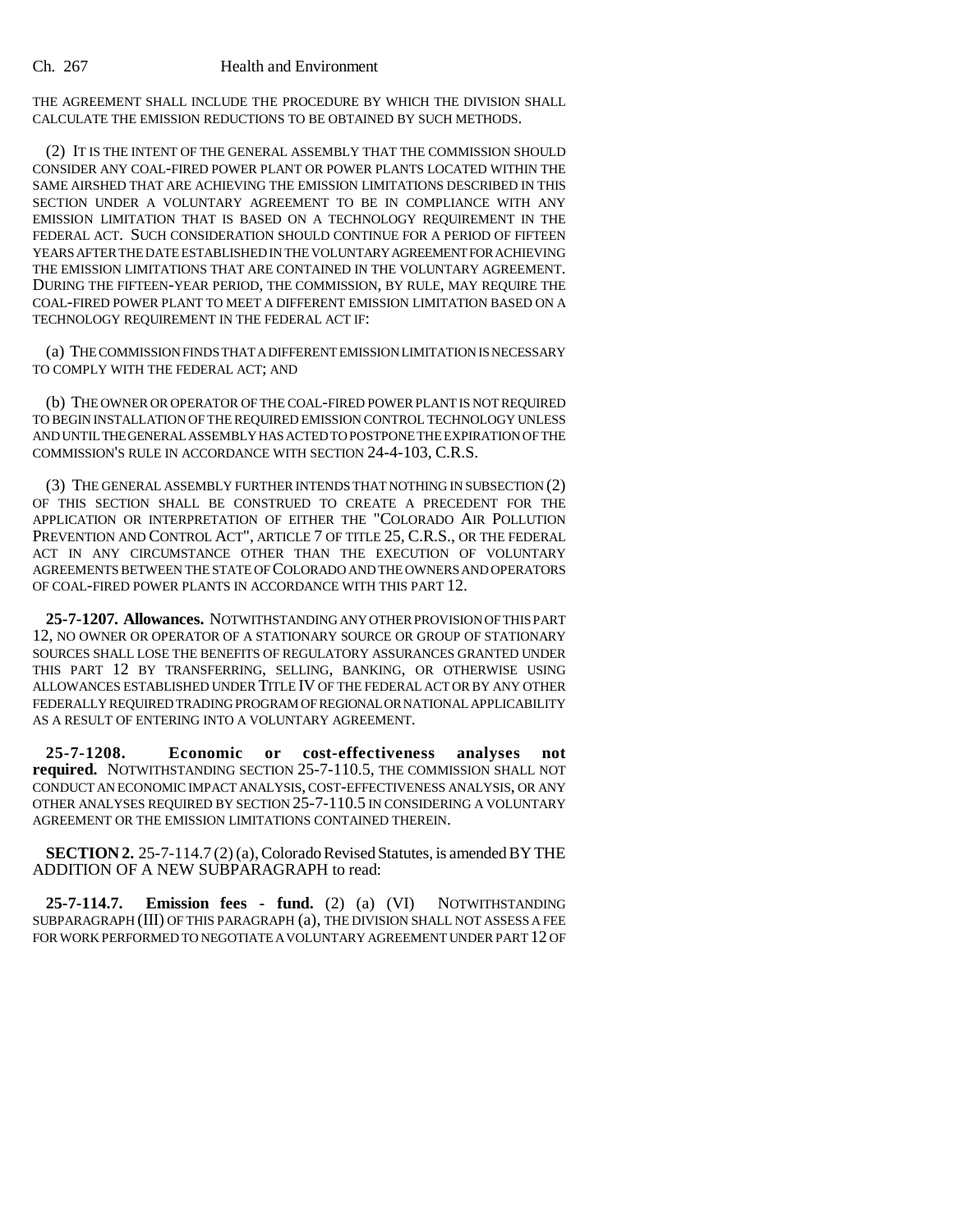THIS ARTICLE ABOVE A MAXIMUM OF ONE HUNDRED HOURS AT A RATE OF FIFTY DOLLARS PER HOUR UNLESS THE OWNER OR OPERATOR PROPOSING THE VOLUNTARY AGREEMENT CONSENTS TO A GREATER FEE IN WRITING.

**SECTION 3.** Title 40, Colorado Revised Statutes, is amended BY THE ADDITION OF A NEW ARTICLE to read:

#### **ARTICLE 3.2 Air Quality Improvement Costs**

**40-3.2-101. Legislative declaration.** THE GENERAL ASSEMBLY HEREBY FINDS, DETERMINES, AND DECLARES THAT PROVIDING A FUNDING MECHANISM TO ENCOURAGE COLORADO'S PUBLIC UTILITIES TO REDUCE EMISSIONS OR AIR POLLUTANTS IS A MATTER OF STATEWIDE CONCERN. THE GENERAL ASSEMBLY FURTHER FINDS THAT THE PUBLIC INTEREST IS SERVED BY PROVIDING SUCH FUNDING MECHANISM. SUCH REDUCTION WILL RESULT IN AN IMPROVEMENT IN THE QUALITY OF LIFE AND HEALTH OF COLORADO CITIZENS AND AN INCREASE IN THE ATTRACTIVENESS OF COLORADO AS A PLACE TO LIVE AND CONDUCT BUSINESS.

**40-3.2-102. Recovery of air quality improvement costs.** (1) A PUBLIC UTILITY SHALL BE ENTITLED TO FULLY RECOVER FROM ITS RETAIL CUSTOMERS THE AIR QUALITY IMPROVEMENT COSTS THAT IT PRUDENTLY INCURS AS A RESULT OF A VOLUNTARY AGREEMENT ENTERED INTO PURSUANT TO PART 12 OF ARTICLE 7 OF TITLE 25, C.R.S., AFTER JULY 1, 1998, EXCEPT AS PROVIDED IN SUBSECTION (7) OF THIS SECTION.

(2) FOR THE PURPOSES OF THIS ARTICLE, "AIR QUALITY IMPROVEMENT COSTS" MEANS THE INCREMENTAL LIFE-CYCLE COSTS INCLUDING CAPITAL, OPERATING, MAINTENANCE, FUEL, AND FINANCING COSTS INCURRED OR TO BE INCURRED BY A PUBLIC UTILITY AT ELECTRIC GENERATING FACILITIES LOCATED IN COLORADO. TO ACCOUNT FOR THE TIMING DIFFERENCES BETWEEN VARIOUS COSTS AND REVENUE RECOVERY, LIFE-CYCLE COSTS SHALL BE CALCULATED USING NET PRESENT VALUE ANALYSIS.

(3) UPON APPLICATION BY A PUBLIC UTILITY FOR COST RECOVERY, THE COMMISSION SHALL DETERMINE AN APPROPRIATE METHOD OF COST RECOVERY THAT ASSURES FULL COST RECOVERY FOR THE PUBLIC UTILITY. THE AIR QUALITY IMPROVEMENT COSTS RECOVERED BY THE PUBLIC UTILITY SHALL NOT CAUSE AN AVERAGE RATE IMPACT GREATER THAN THE EQUIVALENT OF ONE AND ONE-HALF MILLS PER KILOWATT HOUR IN ANY PERIOD, NOR SHALL SUCH COSTS EXCEED A TOTAL OF TWO HUNDRED ELEVEN MILLION DOLLARS CALCULATED USING 1998 NET PRESENT VALUE DOLLARS. THE AIR QUALITY IMPROVEMENT COSTS FOR A GENERATING FACILITY SHALL BE RECOVERED OVER A PERIOD OF FIFTEEN YEARS OR LESS.

(4) ANY REVENUES A PUBLIC UTILITY RECEIVES FROM TRANSFERRING, SELLING, BANKING, OR OTHERWISE USING ALLOWANCES ESTABLISHED UNDER TITLE IV OF THE FEDERAL "CLEAN AIR ACT" OR UNDER ANY OTHER TRADING PROGRAM OF REGIONAL OR NATIONAL APPLICABILITY SHALL BE CREDITED TO THE PUBLIC UTILITY'S CUSTOMERS TO OFFSET AIR QUALITY IMPROVEMENT COSTS IF SUCH REVENUES ARE A RESULT OF A VOLUNTARY AGREEMENT ENTERED INTO UNDER PART 12 OF ARTICLE 7 OF TITLE 25, C.R.S.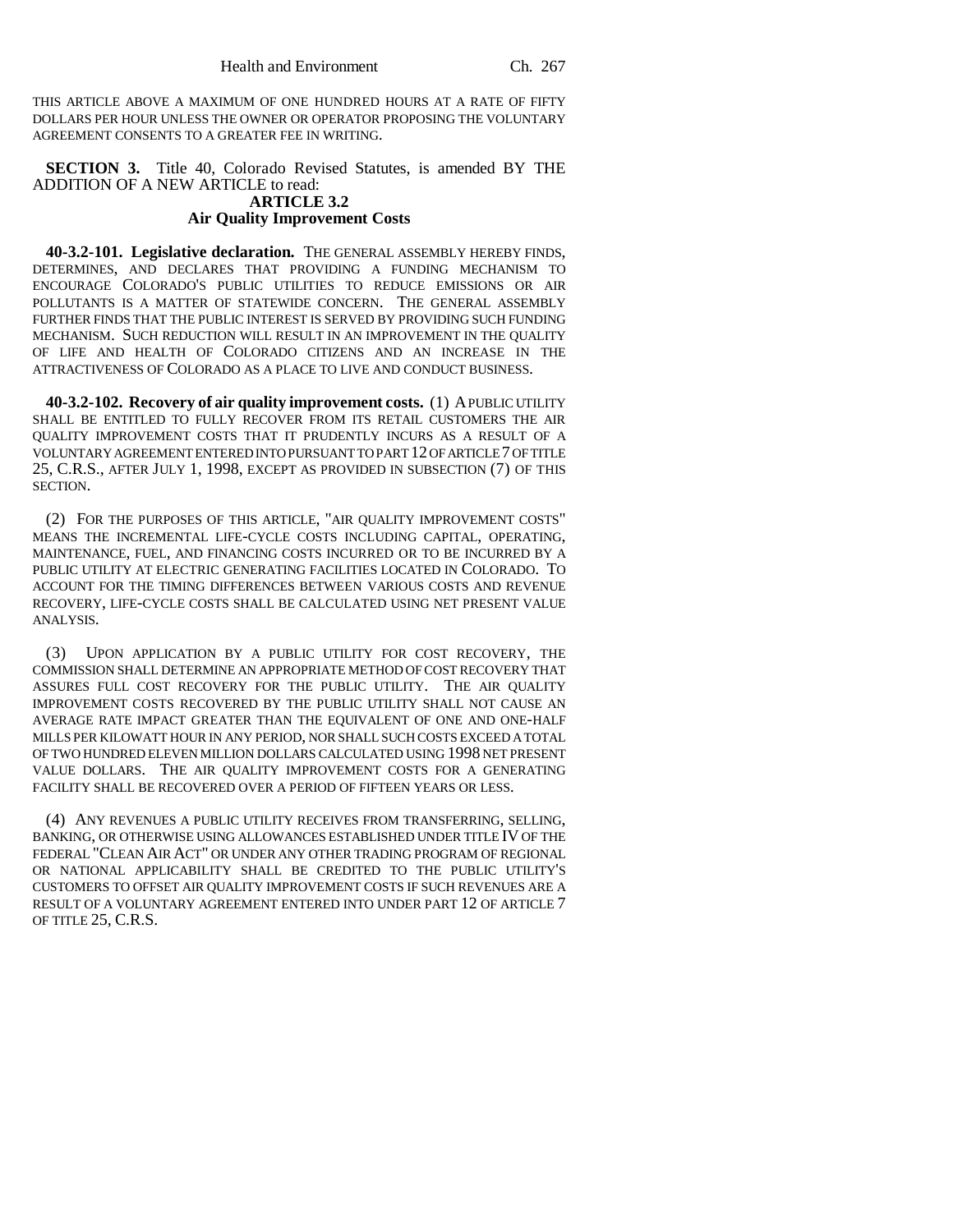#### Ch. 267 Health and Environment

(5) TO THE EXTENT THAT A VOLUNTARY AGREEMENT ENTERED INTO UNDER PART 12 OF ARTICLE 7 OF TITLE 25, C.R.S., DOES NOT INCREASE THE PUBLIC UTILITY'S ELECTRIC GENERATING CAPACITY, THE VOLUNTARY AGREEMENT SHALL NOT BE SUBJECT TO ANY RESTRICTIONS THAT ARISE FROM THE COMMISSION'S INTEGRATED RESOURCES PLANNING RULES.

(6) THE COMMISSION SHALL ASSURE THAT ANY FUTURE INDUSTRY RESTRUCTURING DOES NOT ADVERSELY AFFECT THE ABILITY OF THE PUBLIC UTILITY TO RECOVER ITS AIR QUALITY IMPROVEMENT COSTS. NOTHING IN THIS SECTION SHALL PREVENT THE COMMISSION FROM CONSIDERING THE APPROPRIATE VALUE, INCLUDING MARKET VALUE, OF A PUBLIC UTILITY'S GENERATION ASSETS IN ANY FUTURE INDUSTRY RESTRUCTURING PROCEEDING.

(7) (a) IF A PUBLIC UTILITY'S WHOLESALE SALES ARE SUBJECT TO REGULATION BY THE FEDERAL ENERGY REGULATORY COMMISSION AND THE PUBLIC UTILITY SELLS POWER ON THE WHOLESALE MARKET FROM GENERATING FACILITIES THAT ARE SUBJECT TO A VOLUNTARY AGREEMENT UNDER PART 12 OF ARTICLE 7 OF TITLE 25, C.R.S., THE PUBLIC UTILITIES COMMISSION SHALL DETERMINE WHETHER TO ASSIGN A PORTION OF THE AIR QUALITY IMPROVEMENT COSTS TO BE RECOVERED FROM THE PUBLIC UTILITY'S WHOLESALE CUSTOMERS. THE PUBLIC UTILITIES COMMISSION MAY ASSIGN A PORTION OF THE AIR QUALITY IMPROVEMENT COSTS TO THE PUBLIC UTILITY'S WHOLESALE CUSTOMERS TO THE EXTENT THAT SUCH PORTION OF SUCH COST RECOVERY DOES NOT CONFLICT WITH THE PUBLIC UTILITY'S WHOLESALE CONTRACTS ENTERED INTO PRIOR TO APRIL 1, 1998.

(b) IF THE PUBLIC UTILITIES COMMISSION ASSIGNS A PORTION OF THE PUBLIC UTILITY'S AIR QUALITY IMPROVEMENT COSTS TO BE RECOVERED FROM THE PUBLIC UTILITY'S WHOLESALE CUSTOMERS, THE PUBLIC UTILITY MAY APPLY TO THE FEDERAL ENERGY REGULATORY COMMISSION FOR RECOVERY, EFFECTIVE ON THE DATE OF FILING, OF THE PORTION OF COSTS ASSIGNED TO THE PUBLIC UTILITY'S WHOLESALE CUSTOMERS. THE PUBLIC UTILITIES COMMISSION SHALL PERMIT THE PUBLIC UTILITY TO RECOVER THE PORTION OF COSTS ASSIGNED TO THE PUBLIC UTILITY'S WHOLESALE CUSTOMERS FROM ITS RETAIL CUSTOMERS PENDING THE FEDERAL ENERGY REGULATORY COMMISSION'S APPROVAL OF RECOVERY FROM THE PUBLIC UTILITY'S WHOLESALE CUSTOMERS.

(c) NOTWITHSTANDING PARAGRAPH (b) OF THIS SUBSECTION (7), IF THE PUBLIC UTILITY FAILS TO APPLY TO THE FEDERAL ENERGY REGULATORY COMMISSION WITHIN SIX MONTHS AFTER THE PUBLIC UTILITIES COMMISSION'S FINAL ORDER ASSIGNING A PORTION OF THE AIR QUALITY IMPROVEMENT COSTS TO THE PUBLIC UTILITY'S WHOLESALE CUSTOMERS OR FAILS TO MAKE A DILIGENT, GOOD FAITH EFFORT TO PERSUADE THE FEDERAL ENERGY REGULATORY COMMISSION TO APPROVE THE COST RECOVERY FROM THE PUBLIC UTILITY'S WHOLESALE CUSTOMERS, THE PUBLIC UTILITY SHALL NOT BE ENTITLED TO RECOVER SAID PORTION OF THE COSTS FROM ITS RETAIL CUSTOMERS.

(d) ALL REVENUES THAT A PUBLIC UTILITY RECEIVES FROM ITS WHOLESALE CUSTOMERS FOR AIR QUALITY IMPROVEMENT COSTS SHALL BE CREDITED AS AN OFFSET TO THE AIR QUALITY IMPROVEMENT COSTS CHARGED TO THE PUBLIC UTILITY'S RETAIL CUSTOMERS.